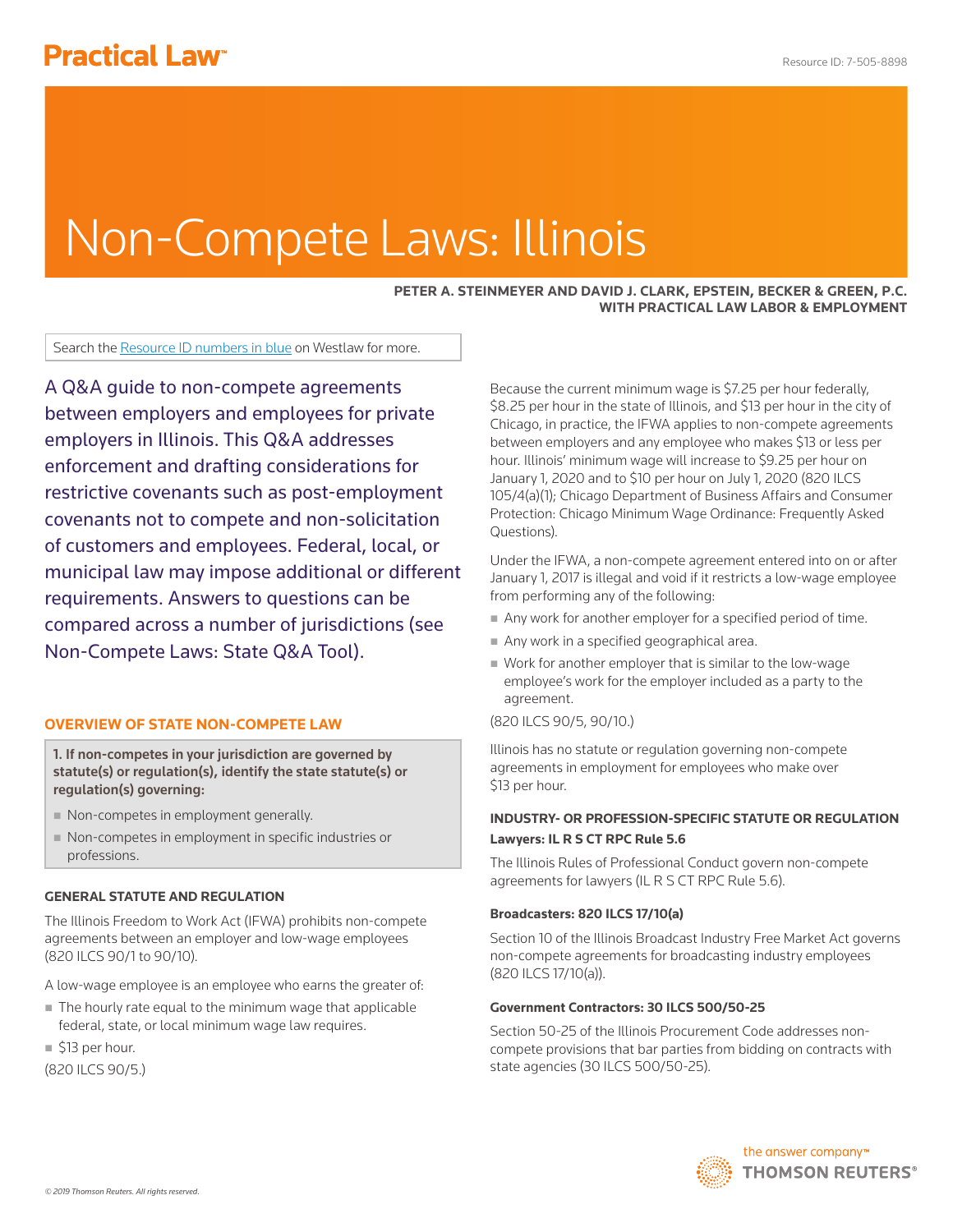2. For each statute or regulation identified in Question 1, identify the essential elements for non-compete enforcement and any absolute barriers to enforcement identified in the statute or regulation.

#### **GENERAL STATUTE AND REGULATION**

Illinois prohibits non-compete agreements between an employer and low-wage employees (see Question 1).

A non-compete agreement entered into after January 1, 2017 is illegal and void if it restricts a low-wage employee from performing any of the following:

- Any work for another employer for a specified period of time.
- Any work in a specified geographical area.
- Work for another employer that is similar to the low-wage employee's work for the employer included as a party to the agreement.

(820 ILCS 90/5 and 90/10.)

Illinois has no statute or regulation governing non-compete agreements in employment for employees who make over \$13 per hour.

#### **COMMON LAW**

Illinois courts will only enforce a non-compete agreement if it is:

- Ancillary to either a valid contract or relationship.
- **Supported by adequate consideration.**
- Reasonably necessary to protect the legitimate business interest of the employer.

(*Reliable Fire Equip. Co. v. Arredondo*, 2011 IL 111871, ¶¶16 - 17 (Ill. 2011); *Brown & Brown, Inc. v. Mudron*, 379 Ill. App. 3d 724, 728 (2008).)

# **INDUSTRY- OR PROFESSION-SPECIFIC STATUTE OR REGULATION Lawyers: IL R S CT RPC Rule 5.6**

A lawyer cannot offer or make a:

- Partnership or employment agreement restricting lawyers from practicing law after ending the relationship, except for an agreement about retirement benefits.
- Settlement agreement restricting lawyers from practicing law.

(IL R S CT RPC 5.6; *Dowd & Dowd, Ltd. v. Gleason*, 181 Ill. 2d 460, 480 (1998).)

## **Broadcasters: 820 ILCS 17/10(a)**

A broadcasting industry employment contract may not contain a post-employment non-compete provision (820 ILCS 17/10(a)).

However, non-compete provisions are enforceable if:

- The provision only covers the contract term.
- The employee breached the employment contract.

(820 ILCS 17/10(b).)

#### **Government Contractors: 30 ILCS 500/50-25**

An Illinois employer is guilty of a felony if the employer offers to pay money or any other valuable thing:

- To induce an employee not to bid for a state contract.
- As payment for not having bid on a state contract.

(30 ILCS 500/50-25.)

Therefore, a non-compete provision is void if it prohibits parties from bidding on state government contracts (*Health Prof'ls, Ltd. v. Johnson*, 339 Ill. App. 3d 1021, 1038 (2003)).

# **ENFORCEMENT CONSIDERATIONS**

3. If courts in your jurisdiction disfavor or generally decline to enforce non-competes, please identify and briefly describe the key cases creating relevant precedent in your jurisdiction.

The Illinois Freedom to Work Act (IFWA) prohibits non-compete agreements between an employer and low-wage employees (see Question 1). Illinois courts have not yet addressed the IFWA.

Illinois courts generally disfavor non-competes as a restraint of trade. However, Illinois courts enforce non-compete agreements if they are:

- Reasonable.
- Supported by adequate consideration.

(*Reliable Fire Equip. Co.*, 2011 IL 111871, ¶16.)

A non-compete is reasonable if it:

- $\blacksquare$  Is ancillary to a valid employment relationship.
- $\blacksquare$  Is no greater than required for the protection of a legitimate business interest of the employer.
- Does not impose an undue hardship on the employee.
- $\blacksquare$  Is not harmful to the public.

(*Reliable Fire Equip. Co.*, 2011 IL 111871, ¶17)

Whether an employer has a legitimate business interest worthy of protection depends on the totality of the circumstances. When evaluating each case on its own particular facts, Illinois courts consider whether:

- The employer's customer relationships are near permanent.
- The employee acquired confidential information while working for the employer.
- The type of activity restriction, its duration and its geographic scope are appropriately tailored to the employer's interest.

(*Reliable Fire Equip. Co.*, 2011 IL 111871, ¶43.)

According to the Second District of the Appellate Court of Illinois, *Reliable Fire* should be applied "retroactively and proactively" to both:

- Future non-compete cases.
- Pending non-compete cases filed before the *Reliable Fire* decision.

(*Hafferkamp v. Llorca*, 2012 IL App (2d) 100353-U, ¶17 (2012).)

4. Which party bears the burden of proof in enforcement of non-competes in your jurisdiction?

Under Illinois law, the employer bears the burden of proof when enforcing a non-compete (*Shorr Paper Prods., Inc. v. Frary*, 74 Ill. App. 3d 498, 502 (1979)).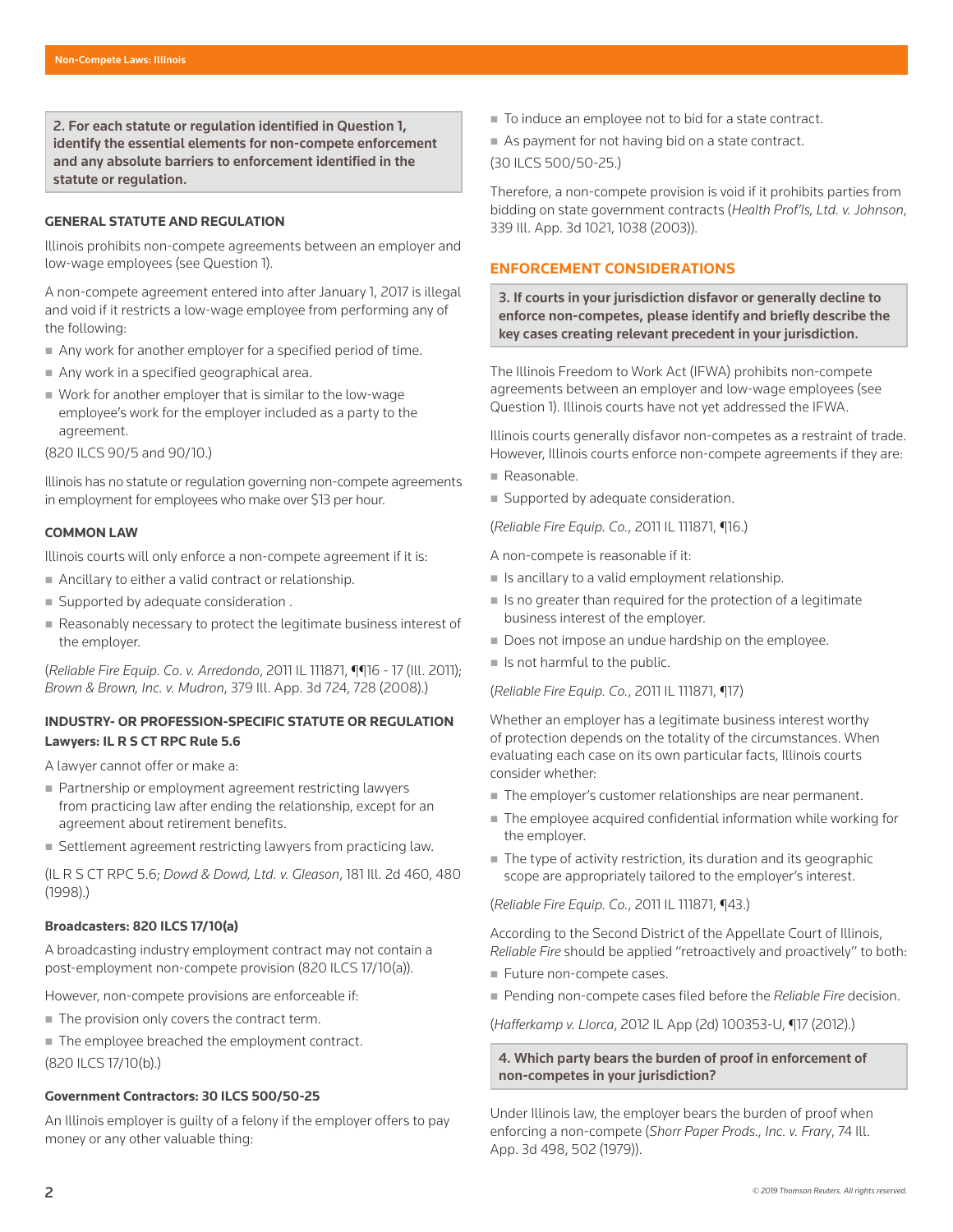## 5. Are non-competes enforceable in your jurisdiction if the employer, rather than the employee, terminates the employment relationship?

The Illinois Freedom to Work Act (IFWA) prohibits non-compete agreements between an employer and low-wage employees (see Question 1). The IFWA does not contain further guidance for situations where the employer terminates the employment relationship.

For employees who are not low-wage employees, under Illinois common law, non-competes are enforceable if the employer terminated employment in good faith and with good cause (*Rao v. Rao*, 718 F.2d 219, 222-23 (7th Cir. 1983)).

# **BLUE PENCILING NON-COMPETES**

6. Do courts in your jurisdiction interpreting non-competes have the authority to modify (or "blue pencil") the terms of the restrictions and enforce them as modified?

For employees who are not low-wage employees, Illinois courts may reform or blue pencil a non-compete agreement and enforce it as modified (*Arpac Corp. v. Murray*, 226 Ill. App. 3d 65, 79-80 (1992)).

However, Illinois courts do not modify provisions in a non-compete agreement if the terms of the original restraint are especially unfair, even if the parties expressly authorized modifications (*Eichmann v. Nat'l Hosp. & Health Care Servs., Inc.*, 308 Ill. App. 3d 337, 346-48 (1999)).

# **CHOICE OF LAW PROVISIONS**

7. Will choice of law provisions contained in non-competes be honored by courts interpreting non-competes in your jurisdiction?

Illinois courts generally enforce contractual choice-of-law provisions unless either:

- $\blacksquare$  The provision violates the public policy of a state with a materially greater interest in the dispute.
- The parties and contract do not have a substantial relationship with the chosen state.

(*Integrated Genomics, Inc. v. Kyrpides*, 2010 WL 375672, at \*6 (N.D. Ill. Jan. 26, 2010); *Int'l Surplus Lines Ins. Co. v. Pioneer Life Ins. Co.*, 209 Ill. App. 3d 144, 153 (1990).)

# **REASONABLENESS OF RESTRICTIONS**

8. What constitutes sufficient consideration in your jurisdiction to support a non-compete agreement?

For employees who are not low-wage employees, under Illinois law, an act or promise is sufficient consideration if it either:

- Benefits one party.
- Hurts one party.

(*Bires v. WalTom, LLC*, 662 F. Supp. 2d 1019, 1028 (N.D. Ill. 2009).)

An Illinois Court of Appeals found that absent other consideration, two years of employment is required for a non-compete agreement to be deemed supported by adequate consideration, even where the employee:

- Signed the non-compete agreement as a condition to his employment offer.
- Voluntarily resigned.

(*Fifield v. Premier Dealer Servs., Inc.*, 2013 IL App (1st) 120327, ¶19 (2013).)

However, federal district judges disagree about whether the two-year minimum in *Fifield* is binding. For example:

- In *Bankers Life & Casualty v. Miller* the court held that *Fifield* was not binding and there is no bright-line test (2015 WL 515965, at \*3 (N.D. Ill. Feb. 6, 2015)).
- In *Cumulus Radio Corp. v. Olson* the court held that 21 months of employment was sufficient for consideration for a non-compete (80 F. Supp. 3d 900, 909 (C.D. Ill.2015)).
- In *Montel Aetnastak, Inc. v. Miessen* the court held that 15 months of employment was sufficient consideration (998 F. Supp. 2d 694, 716 (N.D. Ill. 2014)).
- In *Instant Tech., LLC v. DeFazio* the court held that *Fifield* was binding and at-will employment of less than two years was not sufficient consideration (40 F. Supp. 3d 989, 1010-11 (N.D. Ill. 2014)).
- In *Traffic Tech, Inc. v. Kreiter* the court held that the Illinois Supreme Court is unlikely to adopt *Fifield*'s two-year bright-line rule in assessing whether an employee was employed for a substantial period of time so as to establish adequate consideration to support a post-employment restrictive covenant (2015 WL 9259544, at \*5 (N.D. Ill. Dec. 18, 2015)).

Two Illinois state appellate courts addressed *Fifield* as follows:

- In *Prairie Rheumatology v. Maria Francis*, the court:
	- found that the employee's restrictive covenant was unenforceable; and
	- held that 19 months of continued employment was not sufficient consideration.

(2014 IL App (3d) 140338, ¶¶14-16 (2014).)

 In *McInnis v. OAG Motorcycle Ventures, Inc.*, the court held that *Fifield*'s two-year minimum controls when the employee is not given any additional consideration for the non-compete agreement (2015 IL App (1st) 142644, ¶38 (2015)).

9. What constitutes a reasonable duration of a non-compete restriction in your jurisdiction?

The Illinois Freedom to Work Act prohibits non-compete agreements between an employer and low-wage employees, including noncompetes that restrict a low-wage employee from any work for another employer for a specified period of time (see Question 1).

For employees who are not low-wage employees, Illinois courts consider several factors to determine if a non-compete provision is reasonable, including:

The length of time for the employer to get new customers (*Eichmann*, 308 Ill. App. 3d at 346).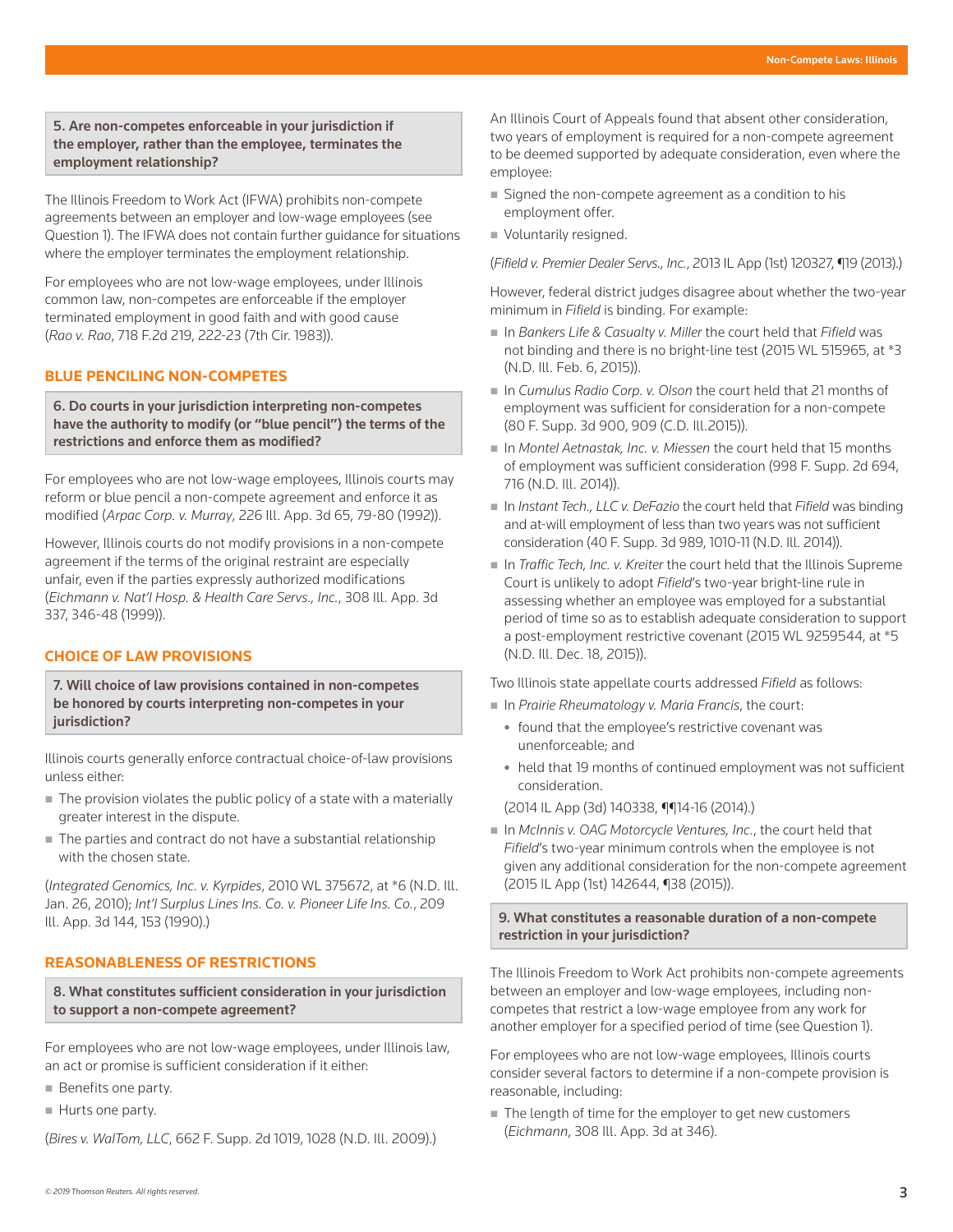- Hardship to the employee (*Lawrence & Allen, Inc. v. Cambridge Human Res. Grp., Inc.*, 292 Ill. App. 3d 131, 138 (1997)).
- The non-compete's effect on the public (*Lawrence & Allen*, 292 Ill. App. 3d at 138).

Illinois courts found the following non-competes to be reasonable:

- A two-year non-compete provision for a salesperson when it took the employer a long time to bring in and maintain clients (*Millard Maint. Serv. Co. v. Bernero*, 207 Ill. App. 3d 736, 749-50 (1990)).
- A five-year non-compete provision against a doctor when it took a clinic ten years to establish a client base (*Mohanty v. St. John Heart Clinic*, 225 Ill. 2d 52, 77-78 (2006)).

Illinois courts found the following non-competes to be unreasonable:

- A two-year non-compete prohibition that was overbroad (*Arpac Corp.*, 226 Ill. App. 3d 65 at 78-79).
- A non-compete restriction exceeding one year when all confidential information a former employee learned was useless after one year (*Unisource Worldwide, Inc. v. Carrara*, 244 F. Supp. 2d 977, 982-83 (C.D. Ill. 2003)).
- A non-compete convent providing that the former employee could not "engage in any activity for or on behalf of Employer's competitors, or engage in any business that competes with Employer" (*Cambridge Eng'g, Inc. v. Mercury Partners 90 BI, Inc.*, 378 Ill. App. 3d 437, 443-52 (Ill. App. Ct. 2007)).
- A covenant prohibiting a former employee from "engaging in any business competing with" the plaintiff's business because that restriction impermissibly prohibits the former employee from working in any capacity, or associating in any way, with any of the plaintiff's competitors (*Triumph Packaging Grp. v. Ward*, 834 F. Supp. 2d 796, 801-814 (N.D. Ill. 2011)).

Even where the parties incorporate express language allowing for modification into their agreement, Illinois courts should refuse to modify an unreasonable restrictive covenant "not merely because it is unreasonable, but where the degree of unreasonableness renders it unfair," for example when drastic modifications would be necessary and are tantamount to fashioning a new agreement (*Eichmann*, 308 Ill. App. 3d at 347-48).

## 10. What constitutes a reasonable geographic non-compete restriction in your jurisdiction?

The Illinois Freedom to Work Act prohibits non-compete agreements between an employer and low-wage employees, including noncompetes that restrict a low-wage employee from performing any work in a specified geographical area (see Question 1).

For employees who are not low-wage employees, Illinois courts do not enforce geographic restraints that are broader than necessary to protect the employer's interests (*AssuredPartners, Inc. v. Schmitt*, 2015 IL App (1st) 141863, ¶35 (2015); *Arpac Corp.*, 226 Ill. App. 3d at 75-76).

Illinois courts consider if the geographic restriction is the same as the area where the employer does business (*Cambridge Eng'g, Inc.*, 378 Ill. App. 3d at 448).

11. Does your jurisdiction regard as reasonable non-competes that do not include geographic restrictions, but instead include other types of restrictions (such as customer lists)?

### **CUSTOMER RELATIONSHIP RESTRICTIONS**

The Illinois Freedom to Work Act prohibits non-compete agreements between an employer and low-wage employees, including noncompetes that restrict a low-wage employee from performing work for another employer that is similar to the employee's work for the employer that is party to the agreement (see Question 1).

For non-competes between an employer and an employee who is not a low-wage employee, an activity restriction meant to protect customer relationships is a reasonable alternative to a geographic limit.

The restriction:

- Must be reasonably related to protecting customer relationships developed by the employee while working for the employer.
- Generally should not extend to customers that the former employee never:
	- solicited; or
	- contacted.

(*Lawrence & Allen*, 292 Ill. App. 3d at 138-39.)

#### **ANTI-RAIDING AGREEMENTS**

Under Illinois law, an employer may limit a former employee's ability to recruit former co-workers, because employers have an interest in maintaining a stable workforce. (*Arpac Corp.*, 226 Ill. App. 3d at 76-77.)

12. Does your jurisdiction regard as reasonable geographic restrictions (or substitutions for geographic restrictions) that are not fixed, but instead are contingent on other factors?

Illinois prohibits non-compete agreements between an employer and low-wage employees, including non-competes that restrict a lowwage employee from performing work in a specified geographical area, and work for another employer that is similar to the employee's work for the employer that is party to the agreement (see Question 1).

For non-compete agreements between employers and employees who are not low-wage employees, geographic restrictions are generally based on the employer's scope of business. Illinois courts have upheld covenants without geographic restrictions for employers doing business nationwide to keep a former employee from taking the employer's customers. (*Donald McElroy, Inc. v. Delaney*, 72 Ill. App. 3d 285, 294 (1979).)

13. If there is any other important legal precedent in the area of non-compete enforcement in your jurisdiction not otherwise addressed in this survey, please identify and briefly describe the relevant cases.

There is no other important legal precedent in the area of noncompete enforcement in Illinois.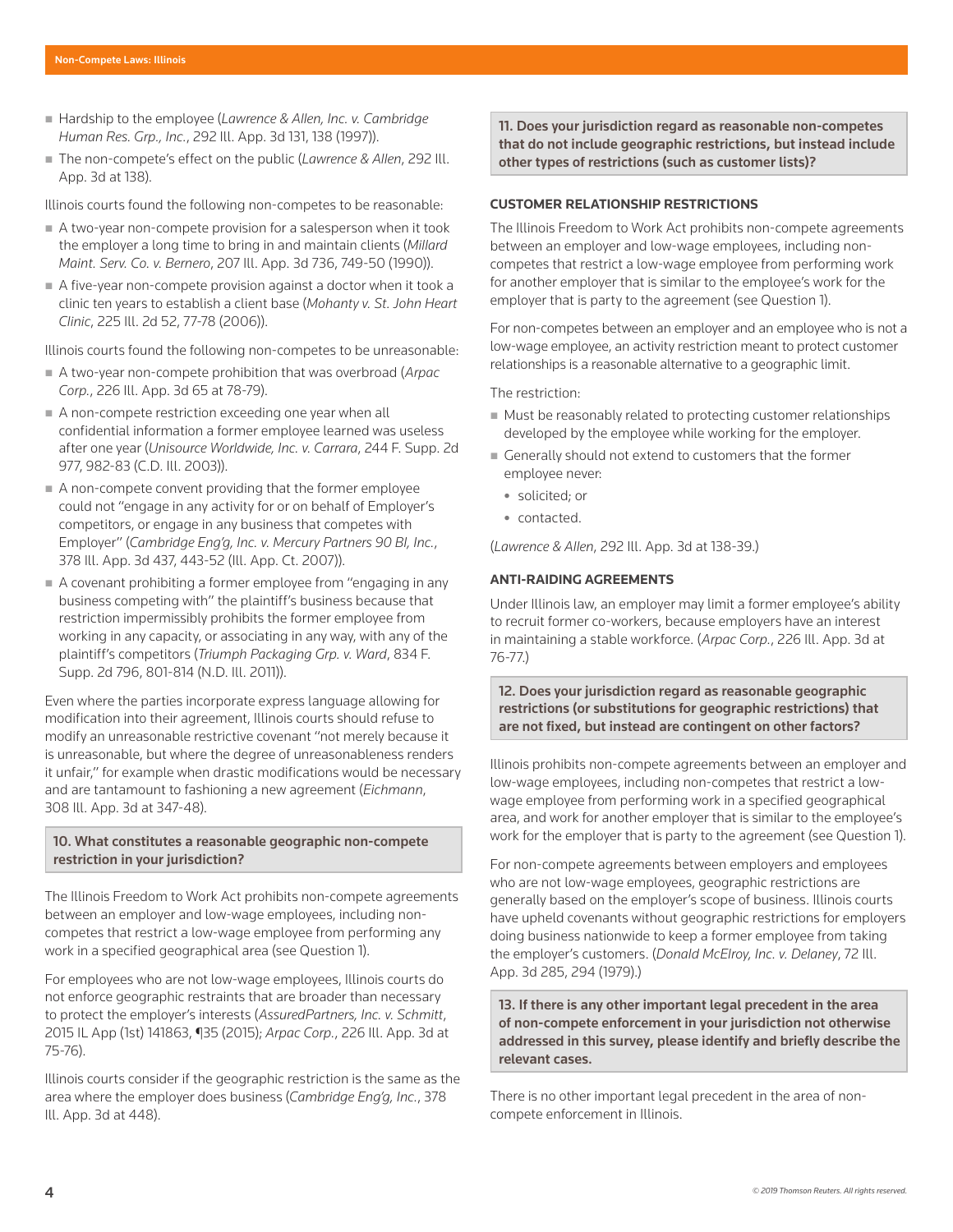## **REMEDIES**

14. What remedies are available to employers enforcing noncompetes?

The Illinois Freedom to Work Act prohibits non-compete agreements between an employer and low-wage employees (see Question 1).

In non-competes with employees who are not low-wage employees, for an employee's breach of a non-compete covenant, a court may award the employer:

- **Monetary damages.**
- $\blacksquare$  Injunctive relief.
- **Liquidated damages.**
- Attorneys' fees and costs.

(*Prairie Eye Ctr., Ltd. v. Butler*, 329 Ill. App. 3d 293, 303-05 (2002).)

In Illinois, attorneys' fees and expenses will not be awarded without either:

**Specific statutory authority.** 

A contractual provision requiring or allowing them.

(*Lozano v. Mayer*, 2008 WL 5243507 (Cir. Ct. Cook Cnty. Apr. 17, 2008)).

Liquidated damages may be awarded instead of lost profits. Courts do not award both liquidated damages and injunctive relief if the non-compete agreement states that liquidated damages are the only remedy for breach (*Brian McDonagh S.C. v. Moss*, 207 Ill. App. 3d 62, 65 (1990)).

For a damages award, the employer must show:

- That the employer suffered damages.
- A reasonable basis for damages calculations.

(*Brown & Brown, Inc. v. Ali*, 592 F. Supp. 2d 1009, 1048 (N.D. Ill. 2009).)

In *Ali*, the court held that an employer may recover lost profits if they are proven with a reasonable degree of certainty (592 F. Supp. 2d at 1049). An employer may not recover if the amount lost is unknown.

"As a general rule, punitive damages are not recoverable for breach of contract" (*Morrow v. L.A. Goldschmidt Associates, Inc.,* 112 Ill. 2d 87, 91, (1986)). However, they can be awarded if the breach amounts to an independent tort, such as tortious interference. (*Morrow,* 112 Ill. 2d at 95; *RKI, Inc. v. Grimes*, 200 F. Supp. 2d 916, 928 (N.D. Ill. 2002)).

15. What must an employer show when seeking a preliminary injunction for purposes of enforcing a non-compete?

The Illinois Freedom to Work Act prohibits non-compete agreements between an employer and low-wage employees (see Question 1).

For non-competes with employees who are not low-wage employees, Illinois employers must show the following to obtain a preliminary injunction:

- A clearly defined right to be protected.
- $\blacksquare$  Irreparable injury without an injunction.
- That there is no adequate remedy at law.
- A likelihood of success on the merits of the case.

(*Mohanty*, 225 Ill. 2d at 62.)

Under Illinois law, an employer does not need to show actual loss. An employer only needs to prove ongoing competition. (*Hess Newmark Owens Wolf, Inc. v. Owens*, 415 F.3d 630, 633 (7th Cir. 2005).)

#### **OTHER ISSUES**

16. Apart from non-competes, what other agreements are used in your jurisdiction to protect confidential or trade secret information?

#### **NON-SOLICITATION AGREEMENTS**

The Illinois Freedom to Work Act prohibits non-compete agreements between an employer and low-wage employees (see Question 1), but does not address non-solicitation agreements.

Generally, Illinois courts enforce non-solicitation agreements if the terms are:

- Reasonable.
- Necessary to protect an employer's legitimate business interest.

Courts are hesitant to enforce provisions that prevent former employees from soliciting customers with whom the employees never had direct or actual contact. (*AssuredPartners*, 2015 IL App (1st) 141863, ¶¶38-42; *Lawrence & Allen*, 292 Ill. App. 3d at 138-39.)

#### **CONFIDENTIALITY AND NONDISCLOSURE PROVISIONS**

The Illinois Freedom to Work Act prohibits non-compete agreements between an employer and low-wage employees (see Question 1), but does not address confidentiality and nondisclosure provisions.

Confidentiality and nondisclosure provisions restrict an employee's ability to disclose certain information during and after employment. A nondisclosure provision without time or geographic restrictions is enforceable under the Illinois Trade Secrets Act (765 ILCS 1065/8(b)(1)).

For more information on trade secrets in Illinois, see State Q&A, Trade Secret Laws: Illinois (3-506-3335).

## **RESTRICTIVE COVENANTS ANCILLARY TO A SALE OF BUSINESS**

Illinois courts evaluate restrictive covenants related to a sale of a business more leniently than employment non-competes, because the parties bargain at arm's length (*Diepholz v. Rutledge*, 276 Ill. App. 3d 1013, 1016 (1995)).

A covenant related to a sale of business only needs to be reasonable in:

- Duration.
- Geographic area.
- Scope.

(*Loewen Grp. Int'l, Inc. v. Haberichter*, 912 F. Supp. 388, 393 (N.D. Ill. 1996).)